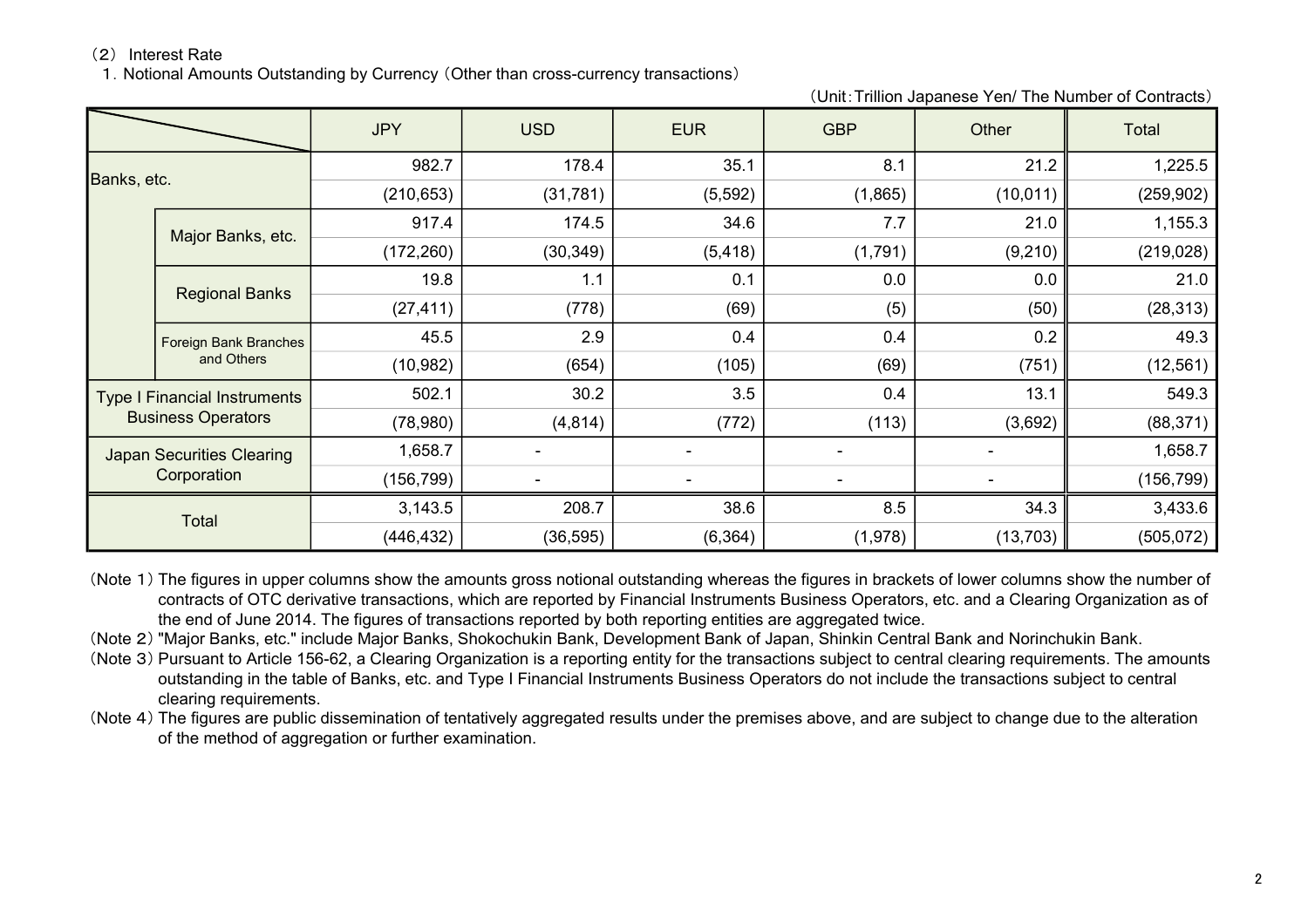2.Notional Amounts Outstanding by Currency (Cross-currency transactions)

(Unit:Trillion Japanese Yen/ The Number of Contracts)

|             |                                     | <b>JPY</b> | <b>USD</b> | <b>EUR</b> | <b>GBP</b> | Other    | Total     |
|-------------|-------------------------------------|------------|------------|------------|------------|----------|-----------|
| Banks, etc. |                                     | 98.1       | 111.4      | 11.0       | 2.2        | 18.2     | 240.9     |
|             |                                     | (22, 892)  | (28, 256)  | (2, 217)   | (247)      | (8,096)  | (60, 284) |
|             |                                     | 80.3       | 96.7       | 7.8        | 2.1        | 17.3     | 204.2     |
|             | Major Banks, etc.                   | (15, 926)  | (22,077)   | (1, 482)   | (204)      | (7, 551) | (47, 240) |
|             | <b>Regional Banks</b>               | 5.8        | 5.5        | 0.2        | 0.0        | 0.1      | $11.7$    |
|             |                                     | (4, 107)   | (3,922)    | (127)      | (5)        | (69)     | (8, 230)  |
|             | Foreign Bank Branches<br>and Others | 12.0       | 9.1        | 3.0        | 0.0        | 0.8      | 25.0      |
|             |                                     | (2, 335)   | (1,618)    | (583)      | (14)       | (264)    | (4, 814)  |
|             | <b>Type I Financial Instruments</b> | 31.3       | 35.5       | 1.6        | 0.2        | 5.3      | 74.0      |
|             | <b>Business Operators</b>           | (7,069)    | (7,651)    | (815)      | (171)      | (1,744)  | (17, 450) |
|             | <b>Japan Securities Clearing</b>    |            |            |            |            |          |           |
| Corporation |                                     |            |            |            |            |          |           |
| Total       |                                     | 129.4      | 146.9      | 12.7       | 2.4        | 23.5     | 314.9     |
|             |                                     | (29, 961)  | (35,907)   | (3,032)    | (418)      | (9,840)  | (77, 734) |

- (Note 1) The figures in upper columns show the amounts gross notional outstanding whereas the figures in brackets of lower columns show the number of contracts of OTC derivative transactions, which are reported by Financial Instruments Business Operators, etc. and a Clearing Organization as of the end of June 2014. The figures of transactions reported by both reporting entities are aggregated twice.
- (Note 2) "Major Banks, etc." include Major Banks, Shokochukin Bank, Development Bank of Japan, Shinkin Central Bank and Norinchukin Bank.
- (Note 3) The figures above are aggregated twice because each side of currencies is in principle referenced respectively in a single Cross-currency transaction.
- (Note 4) Pursuant to Article 156-62, a Clearing Organization is a reporting entity for the transactions subject to central clearing requirements. The amounts outstanding in the table of Banks, etc. and Type I Financial Instruments Business Operators do not include the transactions subject to central clearing requirements.
- (Note 5) The figures are public dissemination of tentatively aggregated results under the premises above, and are subject to change due to the alteration of the method of aggregation or further examination.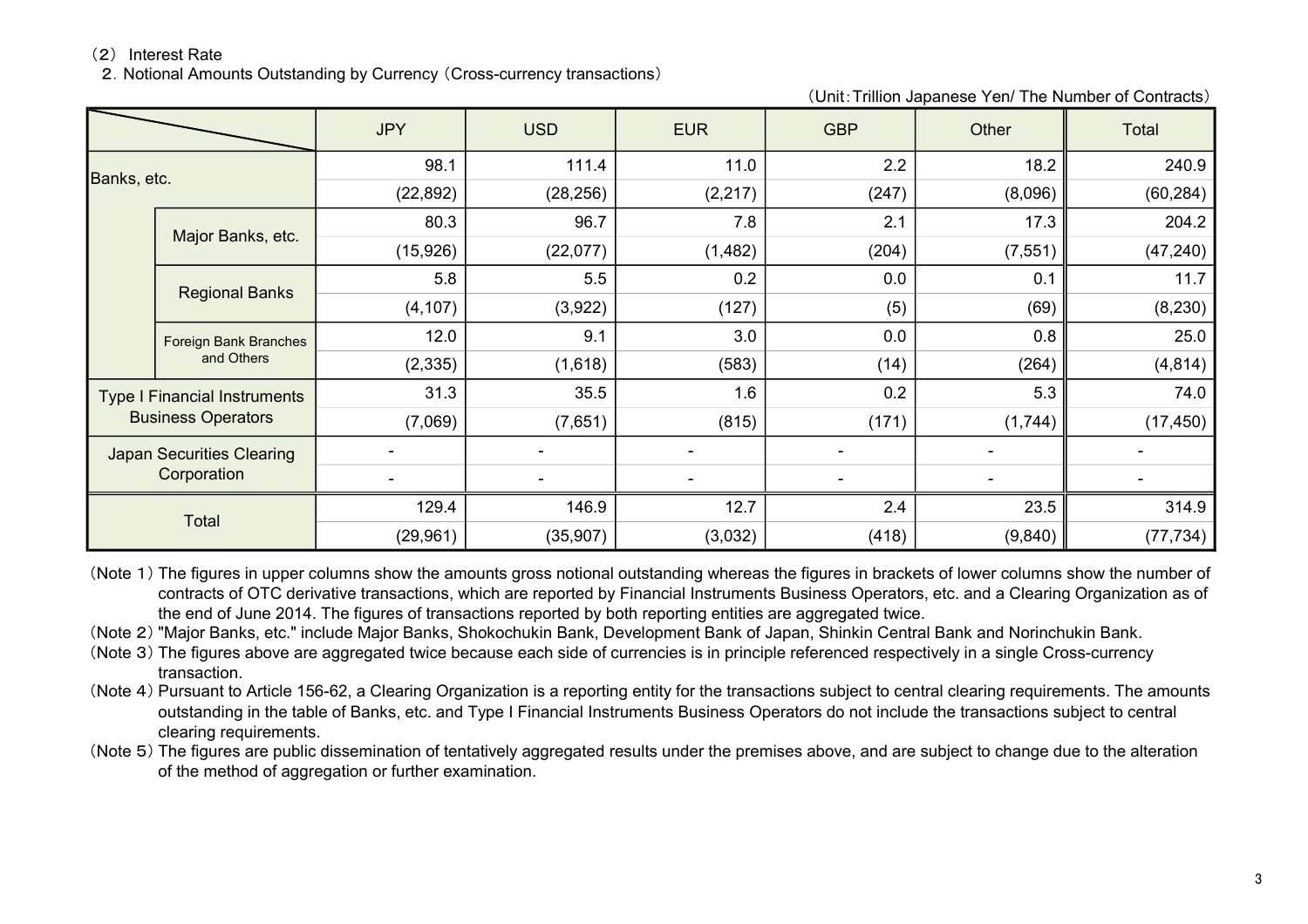3.Notional Amounts Outstanding by Remaining Maturity(Other than cross-currency transactions)

|             |                                     | To 3 months | 3 to 6 months | 6 to 12 months | 1 to 2 years                       | 2 to 5 years | 5 to 10 years | 10 to 30 years | over 30 years                                                                                                                                                                         | Total      |
|-------------|-------------------------------------|-------------|---------------|----------------|------------------------------------|--------------|---------------|----------------|---------------------------------------------------------------------------------------------------------------------------------------------------------------------------------------|------------|
| Banks, etc. |                                     | 65.7        | 50.9          | 102.2          | 177.3                              | 432.1        | 333.9         | 63.2           | 0.3                                                                                                                                                                                   | 1,225.5    |
|             |                                     | (10, 611)   | (9,250)       | (18, 625)      | (35, 655)                          | (93, 473)    | (69, 271)     | (22, 845)      | (172)<br>56.5<br>0.2<br>(33)<br>(19, 945)<br>1.4<br>(1,018)<br>5.2<br>0.1<br>(139)<br>(1,882)<br>72.7<br>0.4<br>(228)<br>(24,007)<br>79.1<br>0.1<br>(25, 374)<br>(46)<br>214.9<br>0.7 | (259, 902) |
|             |                                     | 60.1        | 48.6          | 97.4           | 168.3                              | 404.5        | 319.6         |                |                                                                                                                                                                                       | 1,155.3    |
|             | Major Banks, etc.                   | (9,048)     | (7, 812)      | (15, 677)      | (29, 884)                          | (77, 103)    | (59, 526)     |                |                                                                                                                                                                                       | (219, 028) |
|             | <b>Regional Banks</b>               | 0.9         | 0.9           | 1.9            | 3.0                                | 7.9          | 5.1           |                |                                                                                                                                                                                       | 21.0       |
|             |                                     | (1, 192)    | (1, 139)      | (2,315)        | (4, 473)                           | (11, 845)    | (6, 331)      |                |                                                                                                                                                                                       | (28, 313)  |
|             | Foreign Bank Branches<br>and Others | 4.7         | 1.4           | 3.0            | 6.0                                | 19.6         | 9.2           |                |                                                                                                                                                                                       | 49.3       |
|             |                                     | (371)       | (299)         | (633)          | (1,298)                            | (4, 525)     | (3, 414)      |                |                                                                                                                                                                                       | (12, 561)  |
|             | <b>Type I Financial Instruments</b> | 27.7        | 20.7          | 39.9           | 82.4                               | 162.0        | 143.6         |                |                                                                                                                                                                                       | 549.3      |
|             | <b>Business Operators</b>           | (2,031)     | (1,856)       | (3,803)        | (21, 767)<br>(26, 531)<br>(8, 148) |              | (88, 371)     |                |                                                                                                                                                                                       |            |
|             | <b>Japan Securities Clearing</b>    | 77.7        | 97.3          | 200.0          | 192.8                              | 436.6        | 575.2         |                |                                                                                                                                                                                       | 1,658.7    |
|             | Corporation                         | (1,903)     | (2,706)       | (5,602)        | (8,256)                            | (36, 314)    | (76, 598)     |                |                                                                                                                                                                                       | (156, 799) |
|             |                                     | 171.1       | 168.9         | 342.1          | 452.6                              | 1,030.6      | 1,052.7       |                |                                                                                                                                                                                       | 3,433.6    |
| Total       |                                     | (14, 545)   | (13, 812)     | (28,030)       | (52,059)                           | (151, 554)   | (172, 400)    | (72, 226)      | (446)                                                                                                                                                                                 | (505, 072) |

(Unit:Trillion Japanese Yen/ The Number of Contracts)

(Note 1) The figures in upper columns show the amounts gross notional outstanding whereas the figures in brackets of lower columns show the number of contracts of OTC derivative transactions, which are reported by Financial Instruments Business Operators, etc. and a Clearing Organization as of the end of June 2014. The figures of transactions reported by both reporting entities are aggregated twice.

(Note 2) "Major Banks, etc." include Major Banks, Shokochukin Bank, Development Bank of Japan, Shinkin Central Bank and Norinchukin Bank.

(Note 3) Pursuant to Article 156-62, a Clearing Organization is a reporting entity for the transactions subject to central clearing requirements. The amounts outstanding in the table of Banks, etc. and Type I Financial Instruments Business Operators do not include the transactions subject to central clearing requirements.

(Note 4) The figures are public dissemination of tentatively aggregated results under the premises above, and are subject to change due to the alteration of the method of aggregation or further examination.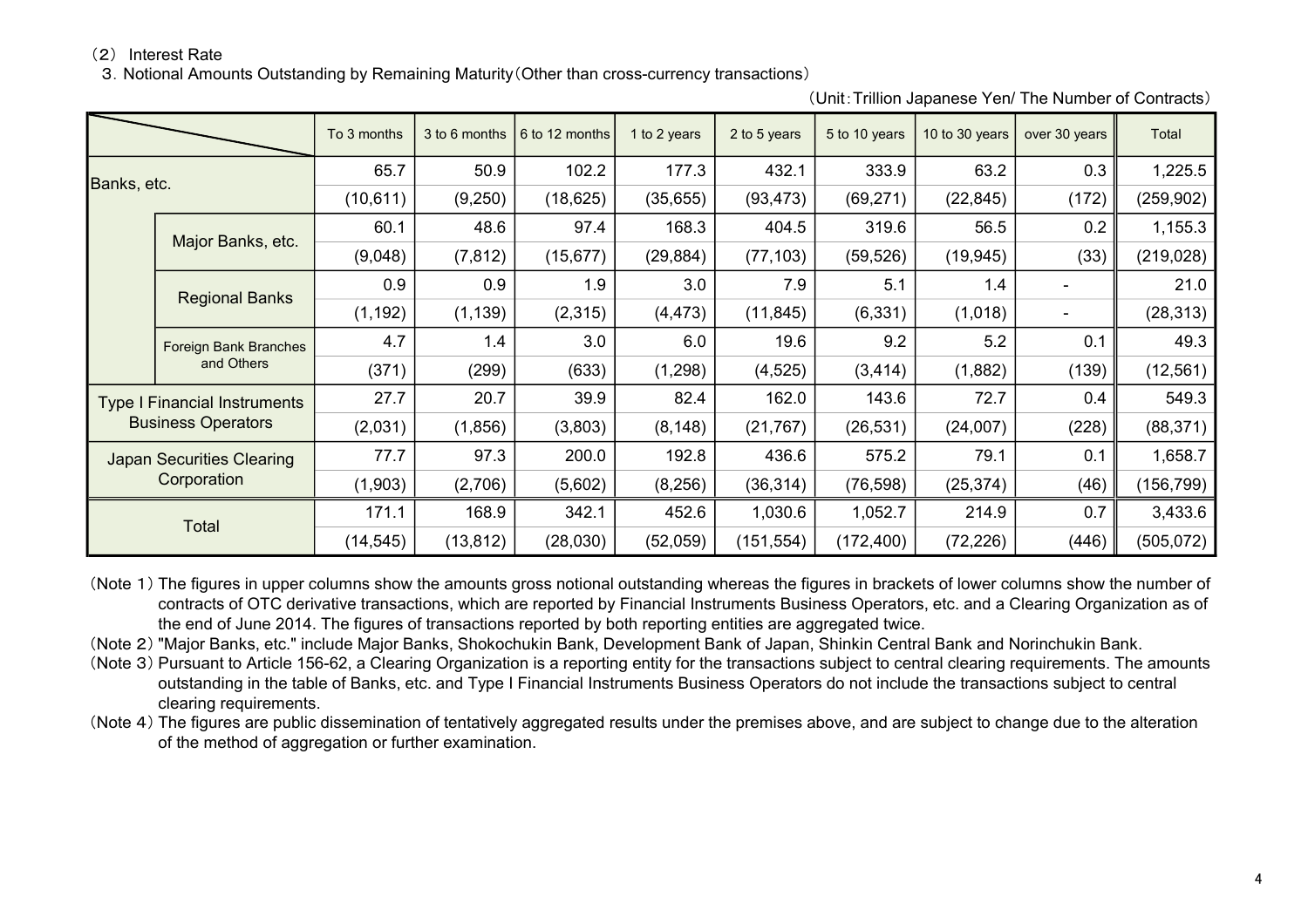4.Notional Amounts Outstanding by Remaining Maturity(Other than cross-currency transactions)

|             |                                     | To 3 months | 3 to 6 months | 6 to 12 months | 1 to 2 years | 2 to 5 years | 5 to 10 years       | 10 to 30 years           | over 30 years | Total     |
|-------------|-------------------------------------|-------------|---------------|----------------|--------------|--------------|---------------------|--------------------------|---------------|-----------|
|             |                                     | 9.2         | 10.0          | 19.5           | 24.5         | 41.1         | 11.3                | 4.8                      |               | 120.4     |
| Banks, etc. |                                     | (2, 197)    | (2, 257)      | (4,227)        | (6, 455)     | (11, 293)    | (1, 106)<br>(2,607) |                          | (30, 142)     |           |
|             |                                     | 7.8         | 8.9           | 16.2           | 20.7         | 34.2         | 9.9                 | 4.5                      |               | 102.1     |
|             | Major Banks, etc.                   | (1, 541)    | (1,704)       | (3, 188)       | (5,053)      | (8,720)      | (2,349)             | (1,065)                  |               | (23, 620) |
|             | <b>Regional Banks</b>               | 0.5         | 0.5           | 0.9            | 1.1          | 2.4          | 0.3                 | 0.0                      |               | 5.8       |
|             |                                     | (478)       | (401)         | (629)          | (886)        | (1,589)      | (131)               | (1)                      |               | (4, 115)  |
|             | Foreign Bank Branches<br>and Others | 0.9         | 0.6           | 2.4            | 2.7          | 4.5          | 1.1                 | 0.3                      |               | 12.5      |
|             |                                     | (178)       | (152)         | (410)          | (516)        | (984)        | (127)               | (40)                     |               | (2, 407)  |
|             | <b>Type I Financial Instruments</b> | 2.8         | 2.0           | 5.3            | 6.4          | 11.3         | 6.2                 | 3.0                      | 0.0           | 37.0      |
|             | <b>Business Operators</b>           | (357)       | (326)         | (625)          | (1,092)      | (2,647)      | (2,318)             | (1, 347)                 | (13)          | (8, 725)  |
|             | <b>Japan Securities Clearing</b>    |             |               |                |              |              |                     |                          |               |           |
|             | Corporation                         |             |               |                |              |              |                     | $\overline{\phantom{a}}$ |               |           |
|             |                                     | 12.0        | 12.1          | 24.8           | 30.9         | 52.4         | 17.5                | 7.8                      | 0.0           | 157.4     |
| Total       |                                     | (2, 554)    | (2, 583)      | (4, 852)       | (7, 547)     | (13, 940)    | (4,925)             | (2, 453)                 | (13)          | (38, 867) |

(Unit:Trillion Japanese Yen/ The Number of Contracts)

(Note 1) The figures in upper columns show the amounts gross notional outstanding whereas the figures in brackets of lower columns show the number of contracts of OTC derivative transactions, which are reported by Financial Instruments Business Operators, etc. and a Clearing Organization as of the end of June 2014. The figures of transactions reported by both reporting entities are aggregated twice.

(Note 2) "Major Banks, etc." include Major Banks, Shokochukin Bank, Development Bank of Japan, Shinkin Central Bank and Norinchukin Bank.

(Note 3) Pursuant to Article 156-62, a Clearing Organization is a reporting entity for the transactions subject to central clearing requirements. The amounts outstanding in the table of Banks, etc. and Type I Financial Instruments Business Operators do not include the transactions subject to central clearing requirements.

(Note 4) The figures are public dissemination of tentatively aggregated results under the premises above, and are subject to change due to the alteration of the method of aggregation or further examination.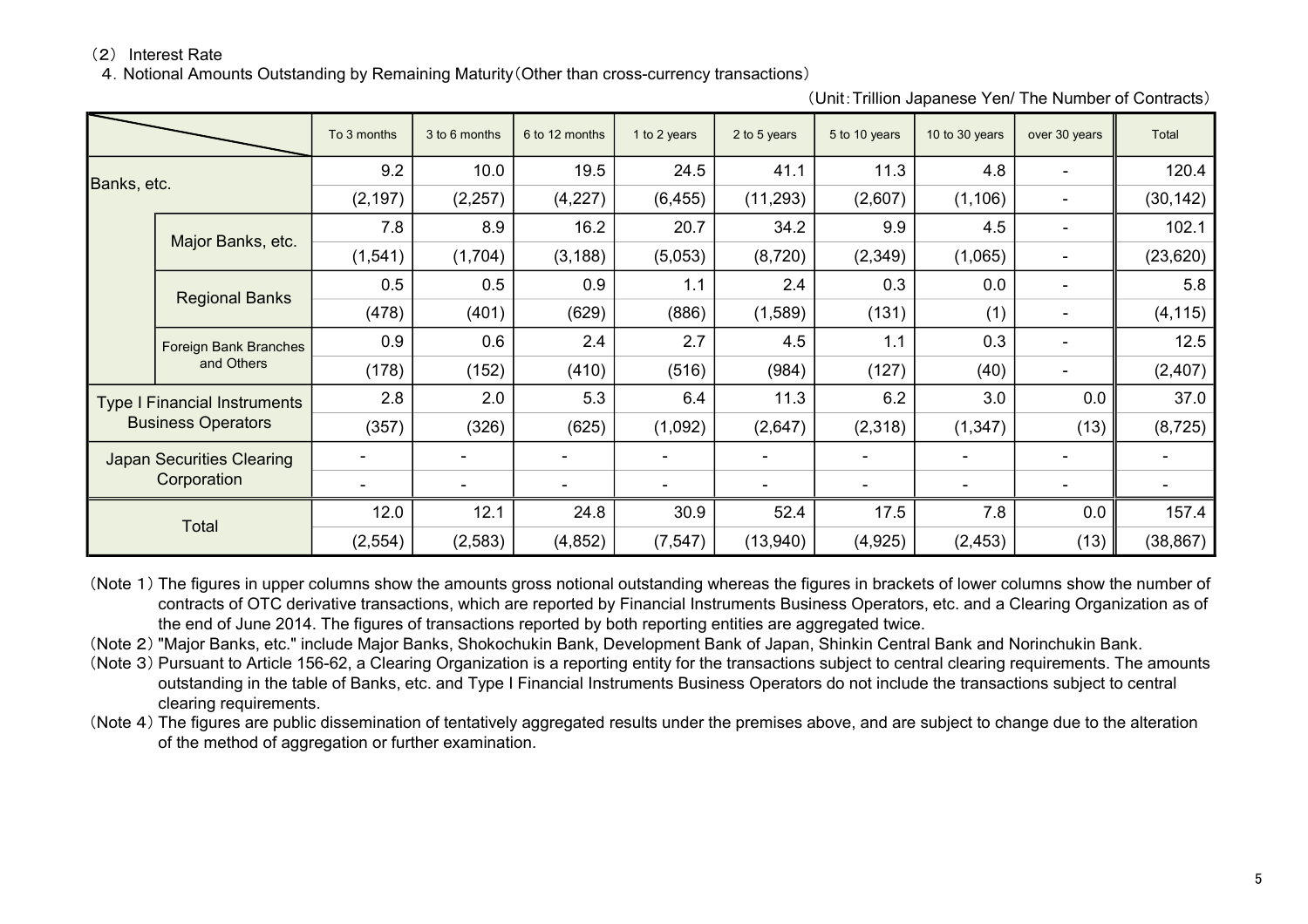5.Notional Amounts Outstanding by Product(Other than cross-currency transactions)

(Unit:Trillion Japanese Yen/ The Number of Contracts)

|             |                                     | Fixed-Float | <b>Basis</b> | <b>OIS</b>               | <b>FRA</b> | Swaption                 | Other                                                                         | Total      |
|-------------|-------------------------------------|-------------|--------------|--------------------------|------------|--------------------------|-------------------------------------------------------------------------------|------------|
| Banks, etc. |                                     | 1,076.2     | 78.0         | 1.4                      | 0.0        | 39.9                     | 30.0                                                                          | 1,225.5    |
|             |                                     | (228, 577)  | (9, 122)     | (79)                     | (2)        | (9, 444)                 | (12, 678)<br>38.6<br>(8,531)<br>0.3<br>(610)<br>1.1<br>(303)<br>97.0<br>137.0 | (259, 902) |
|             |                                     | 1,016.6     | 76.1         | 1.2                      |            |                          | 22.8                                                                          | 1,155.3    |
|             | Major Banks, etc.                   | (193, 145)  | (8, 476)     | (61)                     |            |                          | (8, 815)                                                                      | (219, 028) |
|             | <b>Regional Banks</b>               | 16.9        | 1.0          | 0.2                      |            |                          | 2.6                                                                           | 21.0       |
|             |                                     | (24, 369)   | (469)        | (18)                     |            |                          | (2,847)                                                                       | (28, 313)  |
|             | Foreign Bank Branches<br>and Others | 42.7        | 0.9          |                          | 0.0        |                          | 4.6                                                                           | 49.3       |
|             |                                     | (11,063)    | (177)        | $\overline{\phantom{a}}$ | (2)        |                          | (1,016)                                                                       | (12, 561)  |
|             | <b>Type I Financial Instruments</b> | 395.3       | 41.5         | 4.6                      |            |                          | 10.9                                                                          | 549.3      |
|             | <b>Business Operators</b>           | (66, 827)   | (5,937)      | (286)                    |            | (11, 216)                | (4, 105)                                                                      | (88, 371)  |
|             | <b>Japan Securities Clearing</b>    | 1,468.0     | 190.7        | $\overline{\phantom{a}}$ |            |                          |                                                                               | 1,658.7    |
|             | Corporation                         | (145, 441)  | (11, 358)    | $\overline{\phantom{a}}$ |            | $\overline{\phantom{0}}$ |                                                                               | (156, 799) |
|             |                                     | 2,939.5     | 310.2        | 6.0                      | 0.0        |                          | 40.9                                                                          | 3,433.6    |
|             | Total                               | (440, 845)  | (26, 417)    | (365)                    | (2)        | (20,660)                 | (16, 783)                                                                     | (505, 072) |

(Note 1) The figures in upper columns show the amounts gross notional outstanding whereas the figures in brackets of lower columns show the number of contracts of OTC derivative transactions, which are reported by Financial Instruments Business Operators, etc. and a Clearing Organization as of the end of June 2014. The figures of transactions reported by both reporting entities are aggregated twice.

(Note 2) "Major Banks, etc." include Major Banks, Shokochukin Bank, Development Bank of Japan, Shinkin Central Bank and Norinchukin Bank.

(Note 3) "Fixed-Float" means interest rate swaps exchanging a fixed interest rate and floating interest rates, and "Basis" means interest rate swaps exchanging floating interest rates. "OIS" is an abbreviation for Overnight Index Swap and generally means interest rate swaps referencing the overnight interest rate. "FRA" is an abbreviation for Forward Rate Agreement and generally means forward rate transactions. "Swaption" generally means option transactions of which the underlying asset is the right to enter into a swap agreement.

(Note 4) Pursuant to Article 156-62, a Clearing Organization is a reporting entity for the transactions subject to central clearing requirements. The amounts outstanding in the table of Banks, etc. and Type I Financial Instruments Business Operators do not include the transactions subject to central clearing requirements.

(Note 5) The figures are public dissemination of tentatively aggregated results under the premises above, and are subject to change due to the alteration of the method of aggregation or further examination.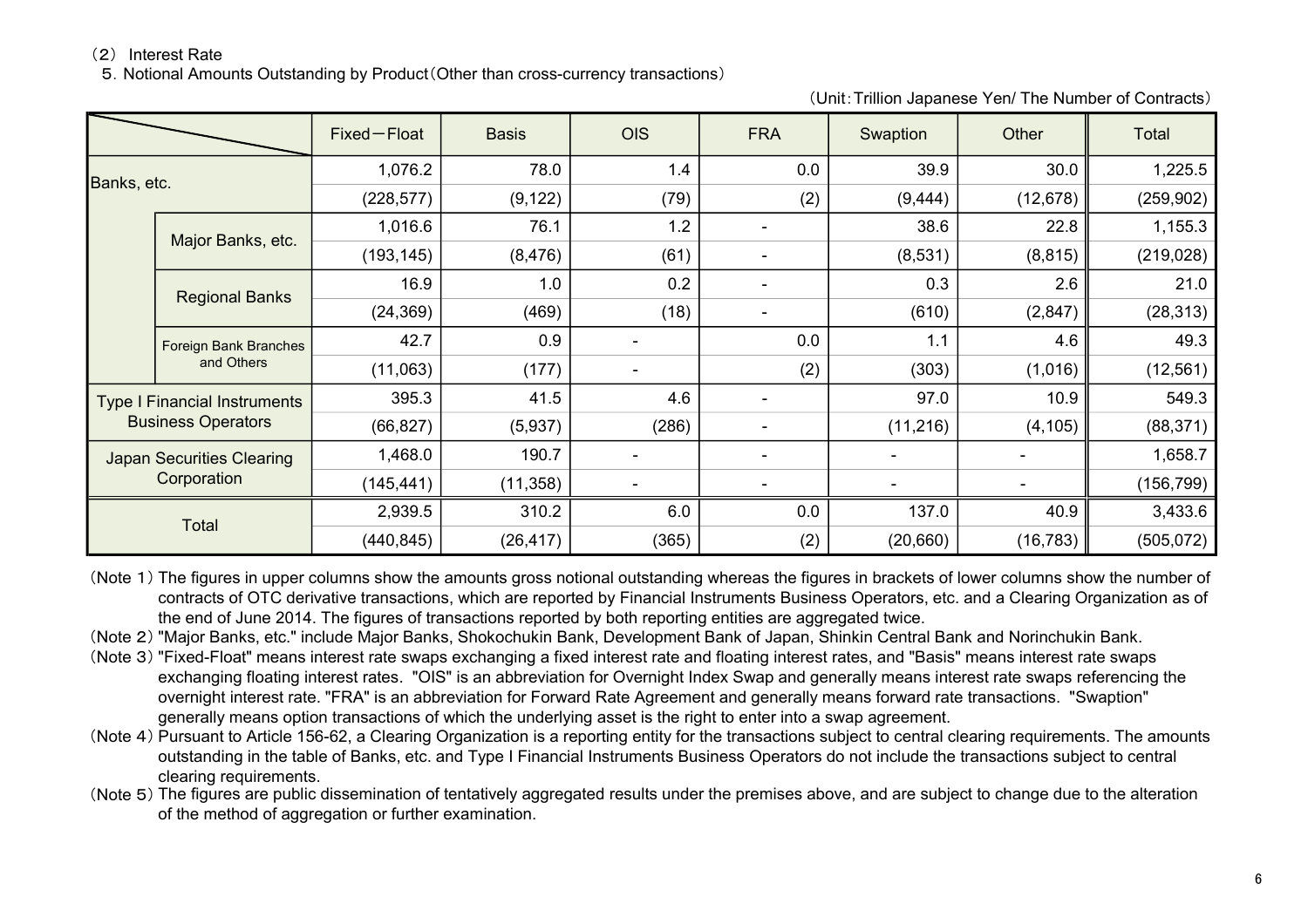6.Notional Amounts Outstanding by Product(Cross-currency transactions)

(Unit:Trillion Japanese Yen/ The Number of Contracts)

|             |                                     | Cross-currency Fixed-Float | <b>Cross-currency Fixed-Fixed</b> | <b>Cross-currency Basis</b> | Total                    |
|-------------|-------------------------------------|----------------------------|-----------------------------------|-----------------------------|--------------------------|
| Banks, etc. |                                     | 16.9                       | 28.3                              | 75.2                        | 120.4                    |
|             |                                     | (6,787)                    | (12, 422)                         | (10, 933)                   | (30, 142)                |
|             |                                     | 14.9                       | 16.7                              | 70.5                        | 102.1                    |
|             | Major Banks, etc.                   | (6, 335)                   | (7, 246)                          | (10,039)                    | (23, 620)                |
|             | <b>Regional Banks</b>               | 0.2                        | 5.0                               | 0.7                         | 5.8                      |
|             |                                     | (113)                      | (3,740)                           | (262)                       | (4, 115)                 |
|             | Foreign Bank Branches<br>and Others | 1.9                        | 6.6                               | 4.0                         | 12.5                     |
|             |                                     | (339)                      | (1, 436)                          | (632)                       | (2, 407)                 |
|             | <b>Type I Financial Instruments</b> | 2.8                        | 3.6                               | 30.6                        | 37.0                     |
|             | <b>Business Operators</b>           | (703)                      | (2,265)                           | (5,757)                     | (8, 725)                 |
|             | <b>Japan Securities Clearing</b>    |                            |                                   |                             | $\overline{\phantom{a}}$ |
|             | Corporation                         |                            |                                   |                             |                          |
|             |                                     | 19.7                       | 31.9                              | 105.8                       | 157.4                    |
| Total       |                                     | (7, 490)                   | (14, 687)                         | (16, 690)                   | (38, 867)                |

(Note 1) The figures in upper columns show the amounts gross notional outstanding whereas the figures in brackets of lower columns show the number of contracts of OTC derivative transactions, which are reported by Financial Instruments Business Operators, etc. and a Clearing Organization as of the end of June 2014. The figures of transactions reported by both reporting entities are aggregated twice.

(Note 2) "Major Banks, etc." include Major Banks, Shokochukin Bank, Development Bank of Japan, Shinkin Central Bank and Norinchukin Bank.

(Note 3) "Cross-currency Fixed-Float" means interest rate swaps exchanging a fixed interest rate and floating interest rate, "Cross-currency Fixed-Fixed" means interest rate swaps exchanging a fixed interest rates, and "Cross-currency Basis" means interest rate swaps exchanging floating interest rates.

(Note 4) Pursuant to Article 156-62, a Clearing Organization is a reporting entity for the transactions subject to central clearing requirements. The amounts outstanding in the table of Banks, etc. and Type I Financial Instruments Business Operators do not include the transactions subject to central clearing requirements.

(Note 5) The figures are public dissemination of tentatively aggregated results under the premises above, and are subject to change due to the alteration of the method of aggregation or further examination.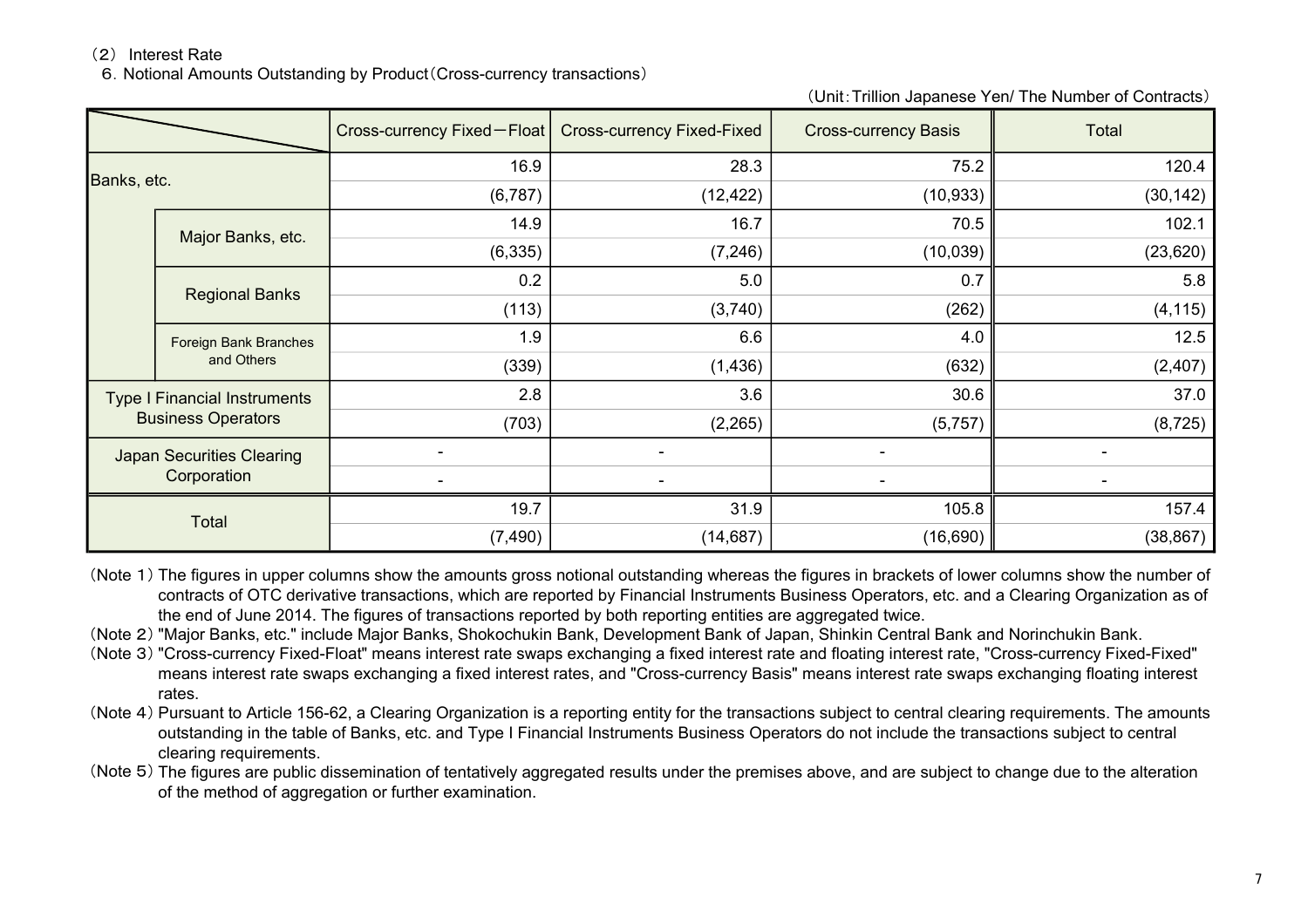7.Notional Amounts Outstanding by Reference Rate(Other than cross-currency transactions)

(Unit:Trillion Japanese Yen/ The Number of Contracts)

|             |                                     | <b>LIBOR</b> | <b>TIBOR</b> | <b>EURIBOR</b> | Other     | Total      |
|-------------|-------------------------------------|--------------|--------------|----------------|-----------|------------|
| Banks, etc. |                                     | 1,070.5      | 155.6        | 34.1           | 31.0      | 1,291.2    |
|             |                                     | (171, 715)   | (72, 670)    | (5, 473)       | (12, 271) | (262, 129) |
|             |                                     | 1,011.9      | 149.1        | 33.9           | 30.2      | 1,225.2    |
|             | Major Banks, etc.                   | (147, 974)   | (57, 317)    | (5,330)        | (11, 238) | (221, 859) |
|             | <b>Regional Banks</b>               | 14.5         | 5.4          | 0.1            | 0.3       | 20.2       |
|             |                                     | (12, 715)    | (14, 915)    | (62)           | (199)     | (27, 891)  |
|             | Foreign Bank Branches<br>and Others | 44.2         | 1.1          | 0.1            | 0.4       | 45.8       |
|             |                                     | (11,026)     | (438)        | (81)           | (834)     | (12, 379)  |
|             | <b>Type I Financial Instruments</b> | 515.2        | 34.7         | 3.5            | 28.8      | 582.2      |
|             | <b>Business Operators</b>           | (81, 135)    | (4,026)      | (767)          | (4,989)   | (90, 917)  |
|             | <b>Japan Securities Clearing</b>    | 1,675.9      | 173.4        |                |           | 1,849.4    |
|             | Corporation                         | (160, 920)   | (7, 237)     |                |           | (168, 157) |
|             |                                     | 3,261.7      | 363.8        | 37.7           | 59.7      | 3,722.8    |
| Total       |                                     | (413, 770)   | (83,933)     | (6, 240)       | (17, 260) | (521, 203) |

- (Note 1) The figures in upper columns show the amounts gross notional outstanding whereas the figures in brackets of lower columns show the number of contracts of OTC derivative transactions, which are reported by Financial Instruments Business Operators, etc. and a Clearing Organization as of the end of June 2014. The figures of transactions reported by both reporting entities are aggregated twice.
- (Note 2) "Major Banks, etc." include Major Banks, Shokochukin Bank, Development Bank of Japan, Shinkin Central Bank and Norinchukin Bank.
- (Note 3) The figures above are aggregated when one or both sides of interest rates reference floating interest rates in transactions. Regarding the swap transactions exchanging floating interest rates (Basis Swap etc.), the figures above are aggregated twice because each side of interest rates is in principle referenced respectively in a single transaction.
- (Note 4) Pursuant to Article 156-62, a Clearing Organization is a reporting entity for the transactions subject to central clearing requirements. The amounts outstanding in the table of Banks, etc. and Type I Financial Instruments Business Operators do not include the transactions subject to central clearing requirements.
- (Note 5) The figures are public dissemination of tentatively aggregated results under the premises above, and are subject to change due to the alteration of the method of aggregation or further examination.